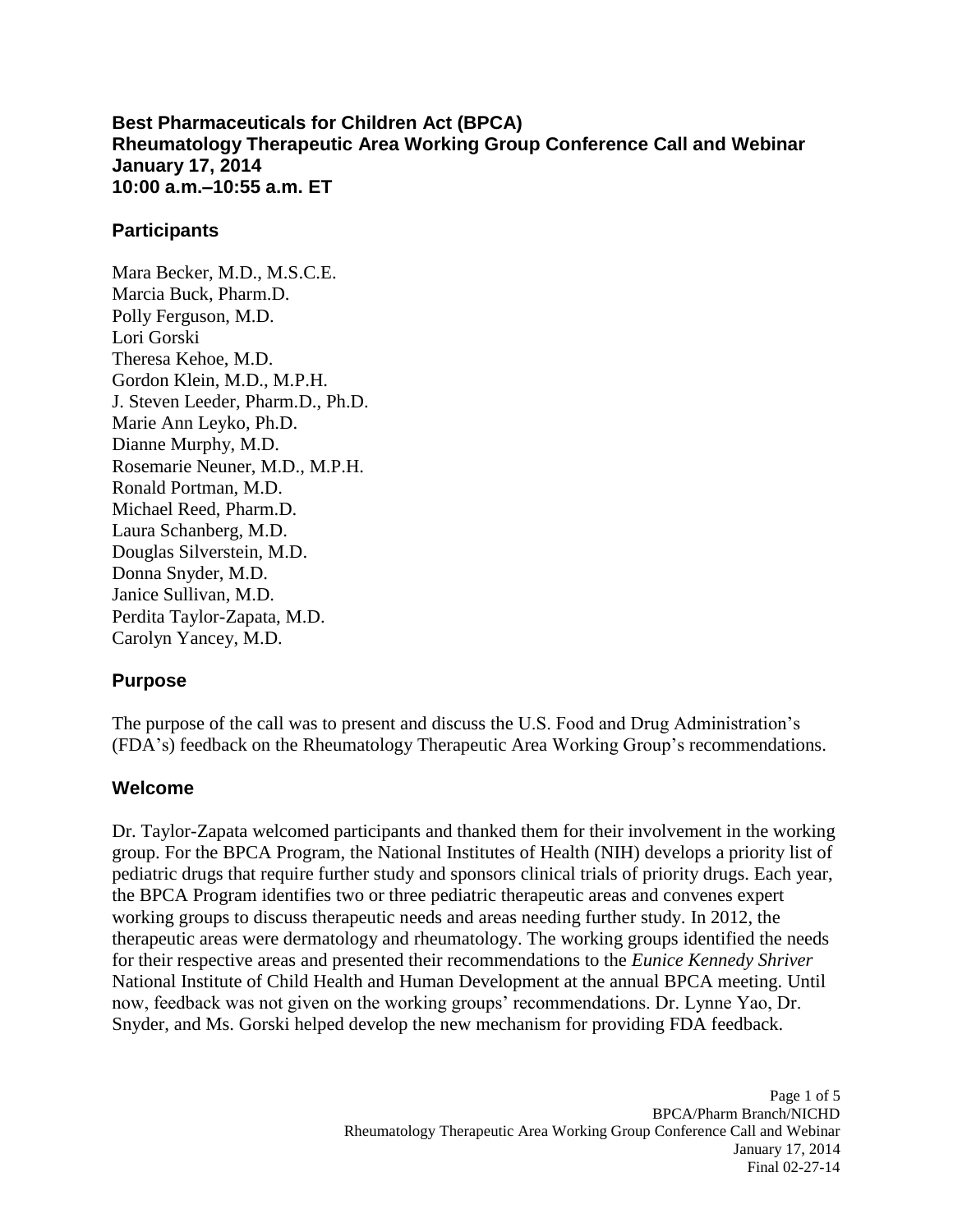completed, data submission process, and funding opportunity announcements––is available at A slide presentation on the BPCA process––including prioritized therapeutic areas, clinical trials http://bpca.nichd.nih.gov/prioritization/working\_groups/Documents/BPCA\_Perspectives\_Zajice [k.pdf.](http://bpca.nichd.nih.gov/prioritization/working_groups/Documents/BPCA_Perspectives_Zajicek.pdf)

# **FDA Feedback on Working Group Recommendations Presentation**

Dr. Snyder discussed the following:

- **Background information on the Pediatric Research Equity Act (PREA) and BPCA**
- How the BPCA Program factors into U.S. pediatric drug development
- **Considerations for labeling a drug for a pediatric indication**
- FDA feedback to the NIH.

 therapeutic areas. Other working group recommendations that fall under the FDA's purview but Dr. Snyder explained that the feedback is limited to specific drugs and biologic products, not are not related to specific products will be reviewed by the appropriate organizations within the FDA. Dr. Snyder reviewed the recommendations and feedback for uveitis and bone biology.

 recommended for study by the working group, would be a good drug for the NIH to study. support labeling. One well-controlled pharmacokinetics, safety, and efficacy study of 100–200 **Uveitis.** The Division of Transplant and Ophthalmology Products reviewed the recommendations on uveitis. The Division agreed that methotrexate, one of the drugs Methotrexate was approved in the 1950s and has a large safety database that could be used to patients might be sufficient to collect the needed data. However, the protocol would need to clearly define the population of patients with uveitis in order to have sufficient patients to study and to collect meaningful data.

 bisphosphonate therapy in pediatric patients who require treatment with glucocorticoids for more than 6 months. A general consideration for such a pediatric trial is that the potential benefit from particular, the FDA does not believe there is greater benefit than risk. Prior experience with pediatric bisphosphonate therapy does not encourage further study. Dr. Snyder cited a study of **Bone Biology.** The Bone Biology Subcommittee recommended a trial of intravenous treatment would need to be greater than the potential risks. In the case of bisphosphonates in zoledronic acid treatment for pediatric patients with severe osteogenesis imperfecta as an example.

Dr. Neuner reviewed the recommendations and feedback for pediatric systemic lupus erythematosus (SLE) and systemic juvenile idiopathic arthritis (SJIA).

 efforts to identify endpoints and therapies that may be both safe and efficacious in treating these **Pediatric SLE.** Currently, there are no approved treatments for lupus nephritis or neuropsychiatric lupus in adults or children. There is a lack of validated clinical endpoints for both of these manifestations. The FDA is encouraging continued research and collaborative manifestations.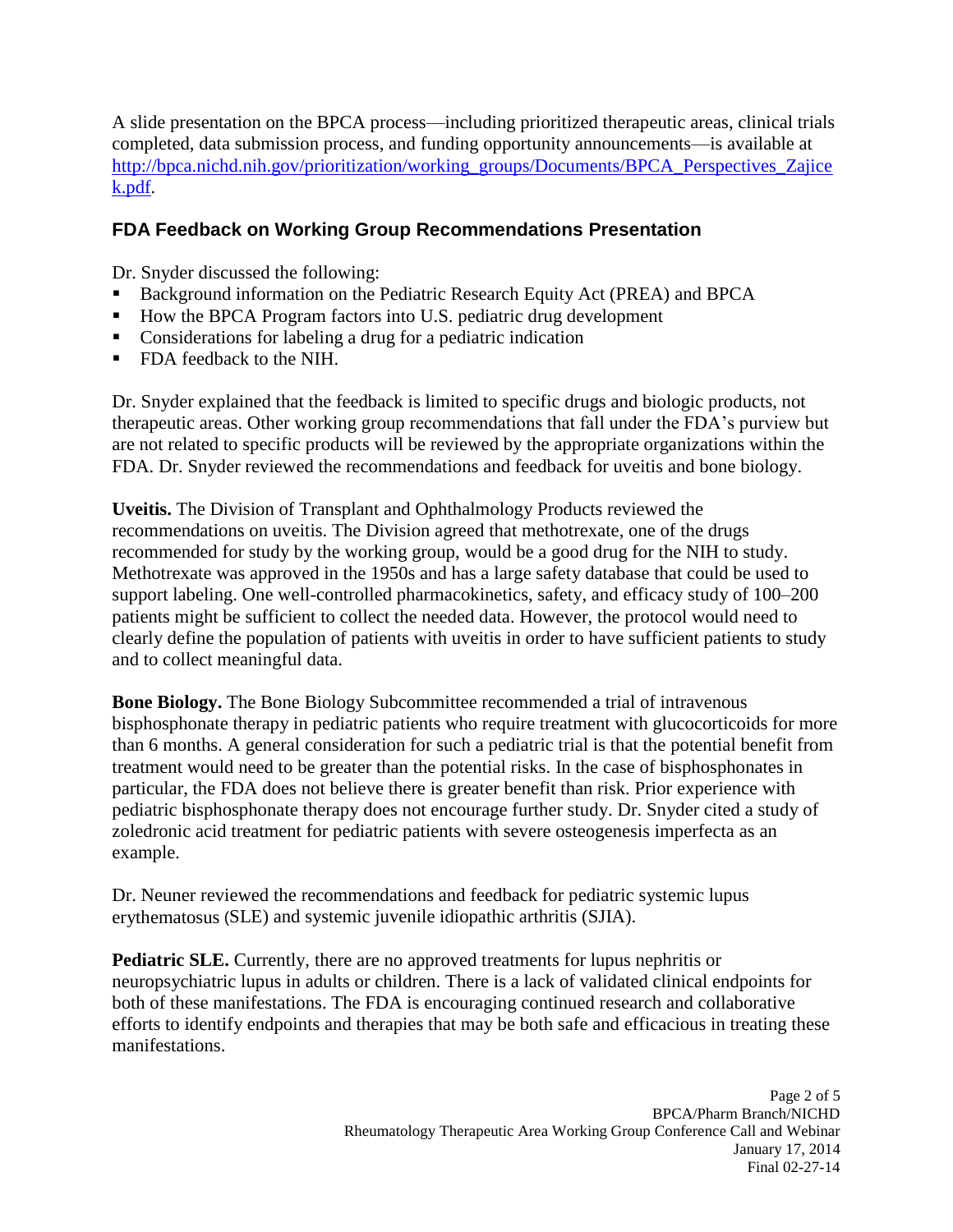**SJIA**. In April 2013, canakinumab (Ilaris), an IL1-β blocking agent, was approved as a treatment in patients 2 years or older with SJIA at a dose of 4 mg/kg via subcutaneous injection every 4 weeks. Cases of macrophage activation syndrome were observed in pediatric clinical studies supporting approval of this drug. Other safety concerns, which were the same as those in adults, included serious infections, neutropenia, thrombocytopenia, and severe injection site reactions.

The slides for this presentation are available at

http://bpca.nichd.nih.gov/prioritization/working\_groups/Documents/FDA\_Feedback\_Rheum\_01 [1714.pdf.](http://bpca.nichd.nih.gov/prioritization/working_groups/Documents/FDA_Feedback_Rheum_011714.pdf)

# **Discussion**

 bisphosphonate therapy is definitive—that is, the FDA is not encouraging further research in this area, with the implication that the NIH will not fund any additional studies. Dr. Kehoe explained that the FDA's approach to therapy for pediatric osteoporosis-type indications is that there must be a clear potential for the benefit to outweigh the risk. For glucocorticoid-induced osteoporosis Dr. Klein (a member of the Bone Biology Subcommittee) asked whether the FDA's feedback on in children, the fracture benefit does not warrant the risk of bisphosphonate therapy. Currently, there are no data to support substantial fracture risk and the potential for benefit.

 Dr. Klein noted that a closer model to glucocorticoid-induced osteoporosis in children may be cited a study (published online December 18, 2013, in the *Journal of Bone and Mineral*  bone injury, which results in systemic inflammation and endogenous glucocorticoids. Dr. Klein *Research*) that demonstrated that single-dose intravenous pamidronate treatment prevented muscle breakdown and increased muscle fiber diameter, and possibly increased muscle strength. Bisphosphonates have anti-apoptotic and anti-resorptive properties, both of which fit the pathophysiology of glucocorticoid-induced osteoporosis. Dr. Klein said, although fracture data are lacking, research on pediatric bisphosphonate therapy should not be precluded.

 pamidronate is not approved for osteoporosis therapy, and there are issues about conducting Dr. Kehoe said this avenue of research may be out of the FDA's purview. She noted that pediatric bone studies with pamidronate. Dr. Kehoe said she could not comment on bisphosphonate therapy and muscle pathophysiology.

 recommendations for SJIA. Although Ilaris has been approved, it is not the drug pediatric rheumatologists prefer due to its long-acting effects and uncertainties about initial SJIA adjustments are easier and the drug is short acting. Dr. Neuner explained that her slides were vetted within FDA and only the content she presented was approved. The FDA has no Dr. Schanberg asked for elaboration on the FDA's feedback on the working group's pediatric rheumatology recommendations. She noted that the feedback does not discuss any medications for pediatric SLE, does not address issues about Plaquenil, and does not provide diagnosis. Most pediatric rheumatologists prefer to start therapy with anakinra because dose recommendations for specific drugs in pediatric rheumatology.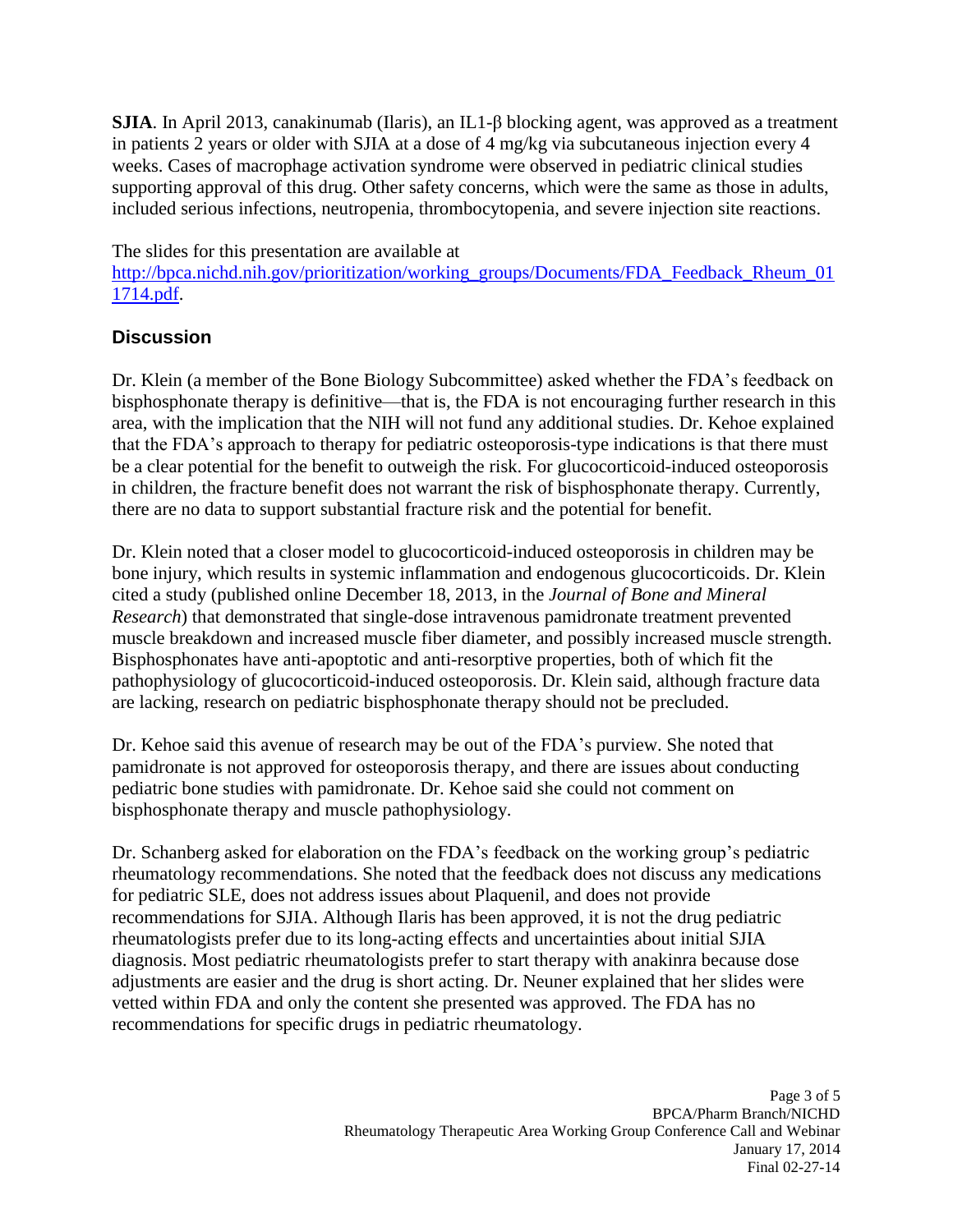The need to study Plaquenil therapy for pediatric SLE has been discussed over the last several conducted. In terms of the anti-IL1 class of drugs, when the working group made its recommendations in 2012, the Ilaris application was under FDA review and could not be NIH funding clinical trials of anakinra or rilonacept. Dr. Schanberg noted that, although more children are being treated with anakinra than Ilaris, there have been no studies of anakinra. It is unlikely that pediatric rheumatology treatment practice at disease onset is going to change. She said that the company that makes anakinra is small and will not seek a pediatric SJIA indication years. The FDA concurs that more clinical trials of Plaquenil for pediatric SLE could be discussed due to proprietary issues. Dr. Neuner said the FDA would not have issues with the for the drug due to lack of funds.

 clinical studies, and they welcome guidance from the FDA on what type of study would be appropriate FDA Division. Another approach would be to work directly with the drug sponsor to Dr. Silverstein asked how the FDA could work with academicians to develop an application for anakinra. Dr. Schanberg said academicians are working with the anakinra manufacturer to design acceptable for an application. Dr. Snyder explained that if the rheumatology community believes studies are needed, it could discuss study plans with the NIH, which would then meet with the develop a study plan and then meet with the appropriate FDA Division.

 agents to conduct studies. However, there are PREA requirements for new drugs for pediatric sponsor responds to a WR and agrees to a study, the FDA cannot disclose the study plan. Dr. Becker commented that the approval of Ilaris should lead to further study of pediatric formulations of other IL1-β blocking agents, particularly those that might be safer and better tolerated. Dr. Kehoe said there is no regulatory mechanism for the manufacturers of the other SJIA. Dr. Murphy explained that the goal of FDA-NIH collaboration is to conduct studies of drugs that companies cannot or will not study. This process involves the FDA issuing a written request (WR) to the NIH for an off-patent drug or the NIH submitting a proposed WR that outlines the type of clinical trial that would acceptable. After the FDA receives the WR, the appropriate Division determines whether the trial design will work. If a trial is conducted, the results would then be presented to the drug sponsor for labeling changes. This process has, so far, targeted off-patent products for which the drug sponsor turned down the WR. The process has resulted in labeling changes (for example, nitroprusside). Dr. Murphy said that if the drug

 Dr. Murphy said the FDA is sponsoring a workshop on September 22, 2014, for academicians required by the FDA and the NIH's experience with clinical trials. and clinical investigators that will review the BPCA Program process, including the type of data

 working group's recommendations, but it is not in their purview to provide specific the FDA at a type B or type C meeting. In this scenario, the FDA would provide group members are interested in performing drug studies in the BPCA Program, they can work directly with pharmaceutical companies to propose studies to the FDA or they can work through the NIH's Pediatric Trials Network (PTN) by submitting a concept sheet for approval. Dr. Taylor-Zapata noted that the FDA's Review Division and Pediatric Division responded to the recommendations back to the working group unless the working group presents a study design to recommendations based on the presentation. Dr. Taylor-Zapata further noted that if the working